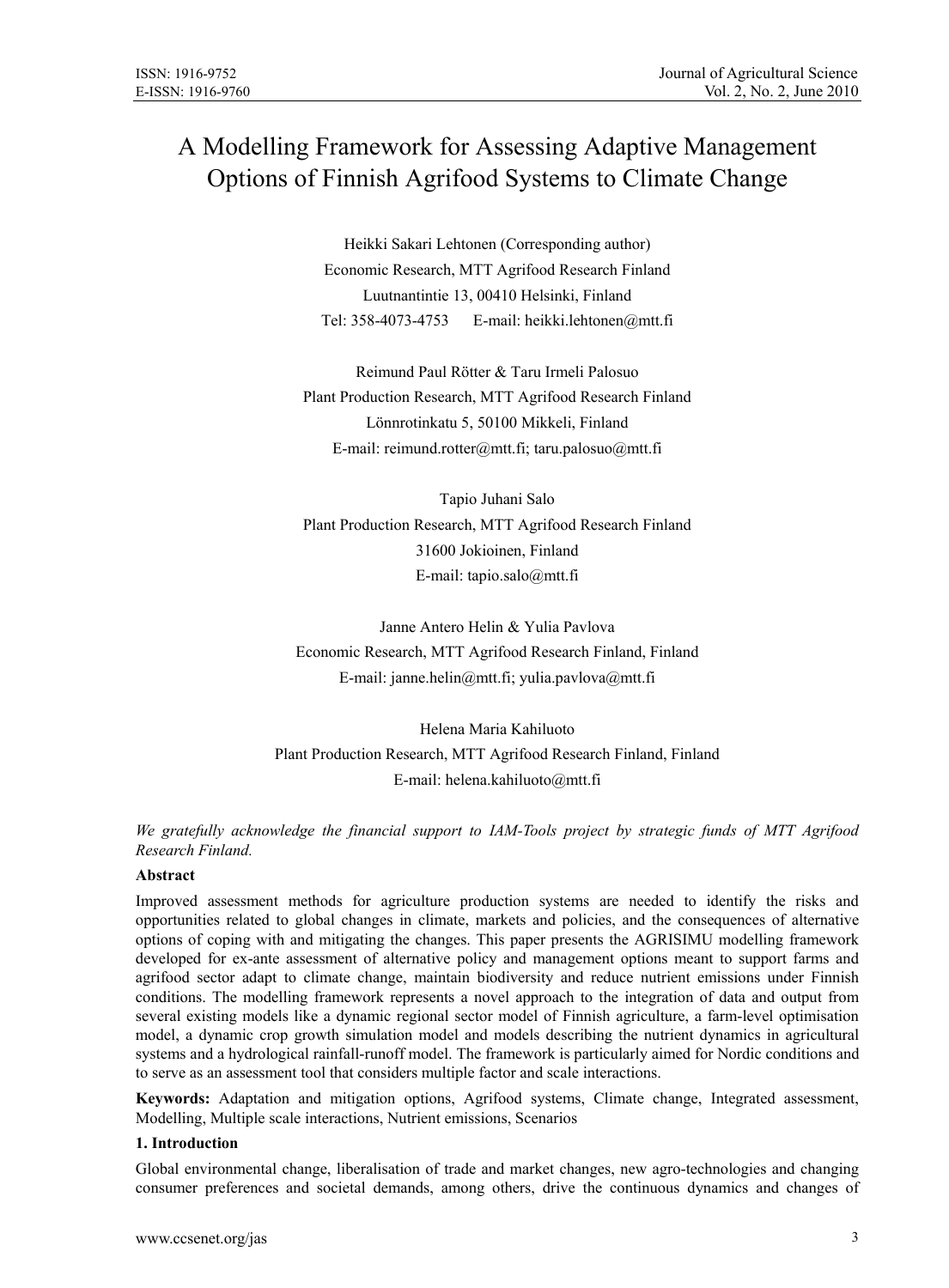agricultural systems all over the world. Projections from global models of climate in Finland and in Northern latitudes in general indicate an acceleration of warming at rates greater than the global average and increased mean precipitation (Betts *et al*., 2009). The impacts of changes in global drivers as well as in active policies and management actions on food production, the environment and farmer's livelihood are not well understood. The extent of these effects will depend on the capacity of agrifood systems (AFS) to adapt which is determined by various natural and socio-economic factors. There is an apparent need for improved assessment methodology and tools considering multiple factor and scale interactions. It requires to conceptually and operationally link biophysical models with farming system and market models in order to increase insight in the complexity of interactions in agriculture, and support policy making (Van Ittersum *et al*., 2008).

Integrated assessment (IA) modelling is an emerging approach for facilitating public decision-making. We can observe several trends that underpin the importance and increasing demand for such Integrated Modelling of AFSs. These trends include, among others; a clear shift within the EU from "pure" agricultural policies towards sustainability enhancing policies, agricultural innovations (new agro-technologies and farming systems) have to increasingly satisfy multiple objectives and the instrument of policy impact assessment (*ex ante* assessments) has been firmly introduced to enhance the quality of policy formulation since 2003, at the EU level (EC, 2005).

These developments confirm the need for integrated and multi-scale approaches for *ex ante* assessments of the effects of policies and agricultural innovations in achieving sustainability objectives at the farm, regional and sector, and food system level. At the European level, to this end, the Integrated project SEAMLESS (www.seamless-ip.org) has been launched in 2004, in order to develop a tool-box for IA for EU-27 (the current EU with 27 member states) that can be applied across Europe to examine various agri-environmental problems at multiple scale (Van Ittersum *et al*., 2008). SEAMLESS has come up with a new software architecture for IA modelling (SEAMLESS-IF) and new generic component models (Ewert *et al*., 2009). However, it doesn't sufficiently address the specificities of Nordic conditions – neither in terms of important crop species (e.g. spring cereals like oats and barley), or specific agro-ecological conditions and their effects on soil-plant processes, nor in terms of socio-economic conditions.

Agricultural production in the North could benefit from the warming climate, if, at the same time adequate strategies are developed for AFS to cope with the higher risks imposed by increased climatic variability including higher frequency and severity of extreme events such as droughts and flooding. Most climate change projections show increasing length of growing season and precipitation in Northern Europe (Betts *et al*., 2009). This should increase crop yield potential and attainable yields, especially when taking the effect of enhanced CO2 concentration into account. At the same time, however, introduction of new crops and mild winter conditions will lead to invasion of new pests and diseases. The increase in winter temperatures will first lead to decreased length of snow cover and more frequent soil freezing and thawing cycles that will be problematic for overwintering crops. Rainy winter seasons without soil freezing will increase nutrient leaching and can destroy soil structure. All these changes in physical production conditions will have implications on composition and management of AFSs.

AGRISIMU modelling framework was developed particularly to cope with climate change related questions in Nordic conditions including multi-level environmental and market changes and their linkages within the AFSs. It gathers readily available and developing modelling tools as a research framework by covering the most relevant linkages between different levels and tools. Creating such framework and operationalising it as a numerical simulation tool is our ambitious target. However we believe that many relevant climate change related linkages between the different levels of food system can already be modelled, utilising existing data or anticipated research results. We can utilise many existing research tools and studies capable of capturing core elements of climate change in the Nordic conditions.

The major goal of the current paper is to present the overall approach and concepts of a novel modelling framework, AGRISIMU, for integrated assessment of AFS in Finland. The framework is particularly aimed at *ex ante* assessment of technologies and policies available for climate change mitigation, adaption and reducing nutrient emissions to ground and surface waters from agriculture in Nordic conditions.

## **2. Agricultural research and tools for Integrated Assessment**

The burning questions regarding the relationship of agricultural systems, sustainability and society, can only be addressed using a systems perspective. Agro-ecosystems are socio-ecological systems, which implies that agricultural research cannot alone provide a consistent view on how agriculture can contribute to sustainable rural development and how to make AFS more sustainable, but provides only limited understanding of agrifood system behaviour. Numerous examples exist illustrating that agro-ecological or agro-economic principles are not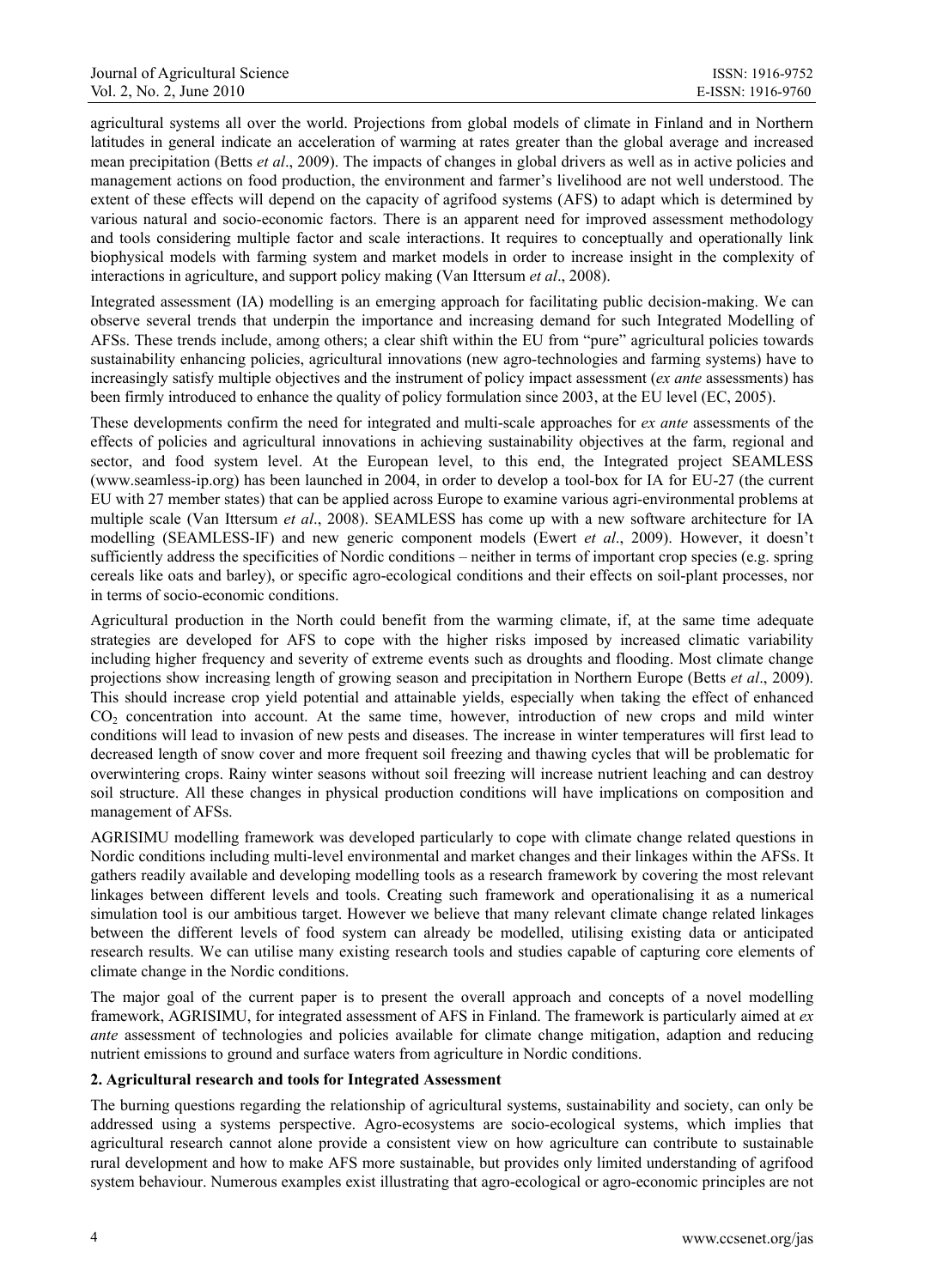adopted due to socio-cultural constraints or their relatively small role in the constraints that farmers face. On the other hand, judicious IA of agricultural systems is not possible without sound agricultural knowledge. The latter is the basis for explaining agrifood systems behaviour, interactions with the environment and identification of promising activities that meet multiple objectives. To assess the performance and contribution of AFS to sustainable development, process-based knowledge is indispensable. According to Bland (1999), a key challenge for agricultural research is to identify to what extent agronomic knowledge should be synthesized for integration in multi-scale agro-ecosystems analyses. During 2008 the IAM-Tools project was launched to enable researchers in and outside Agrifood Research Finland (MTT) to meet the increasing demand for such integrated studies.

The major integration levels are the crop/cropping system, farming system and national level. At the cropping system level, information on natural and socio-economic resources needs to be integrated with agronomic information; at the farm level, in addition, costs, prices and farmers' decision behaviour needs to be integrated with biophysical information. At the national level policy views are a major addition. Most of the methods to deliver agronomic knowledge for integrated studies are model-based. One of these model-based approaches is dynamic crop growth or cropping systems simulation models (Van Ittersum *et al*., 2003). The other group delivering agricultural input-output matrices or coefficients as input to bio-economic models (Rötter *et al*., 2005) are the so-called technical coefficient generators (Ponsioen *et al*., 2006). Some of the input-output relations are usually generated by dynamic simulation models. Bio-economic models are either used to study farm household decisions and performance (e.g. farm household models) or regional land use decisions and optimization of land and resource use for set of (rural development) objectives (Rötter *et al*., 2005). For taking both macro-economic policies, and environmental policies (e.g. nutrient and climate change policies) into account at national, continental or global level, specific IA tools have been developed or linked such as IMAGE (IMAGE team, 2001) and GTAP (Van Tongeren *et al*., 2001). However, from the literature it is evident that the use of these research tools for (multi-scale) integrated assessment of policies and agro-technologies is very restricted in practice; those approaches applied are still often disciplinary and directed at a single decision level and spatial scale, and are thus not suitable to make the multi-scale impacts and interactions transparent (Van Ittersum *et al*., 2004; 2008). Especially the gap between micro-level (field and farm) and macro-level (region and sector) analysis has hardly been bridged – with only a few methods designed for multi-scale assessments (Laborte *et al*., 2007).

## **3. Modelling framework**

## *3.1 The basis and methodology for developing the envisaged modelling framework*

The problem to be addressed can be summarized as follows: both biophysical (climate change) and socio-economic (policy and market) drivers will lead to changes in agricultural production and land use. These changes will in turn have impacts on environmental quality, especially on greenhouse gas (GHG) emissions, soil carbon balance, nutrient loading and biodiversity. Currently, the main interventions to preserve environmental quality are through adaptive management at farm level. However, these short-term tactical responses need to be linked to long-term strategic options for whole regions, such as (re-)design of agricultural systems, supported by agricultural, environmental and rural development policies implemented at different decision levels.

The framework that is being developed for *ex ante* assessment of alternative policy and adaptive management options from field to national level is called AGRISIMU (AGRIfood systems SIMUlation) (Fig.1).

The starting point in the AGRISIMU modelling framework (Fig 1.) is a set of alternative scenarios of the main driving factors of global change, that are down-scaled to construct regional scenarios of the major factors likely to influence agro-ecosystems. While the analytical steps connect different management and decision levels from field to supra-national, most of the tools being developed and interlinked focus on the field, farm and regional levels. AGRISIMU is being build by revising existing and designing new models, interlinking the models or their results at the farm (in SAMA) and regional/catchment level (DREMFIA) and integrating the information in a GIS environment. Economic models SAMA and DREMFIA include a certain level of biophysical detail facilitating a preliminary integration. Inputs and outputs of the models currently applied within the AGRISIMU framework are listed in Table 1.

The extrapolation of the point estimates of soil-plant models to higher aggregation levels (farm and watershed levels) is realized through linkage of the point models with agro-ecological databases in a GIS environment. This will allow various upscaling procedures, both data input aggregation for regional models or model output interpolation using representative sites or calculations units (e.g. derived agro-ecological units) based on quantitative land evaluation.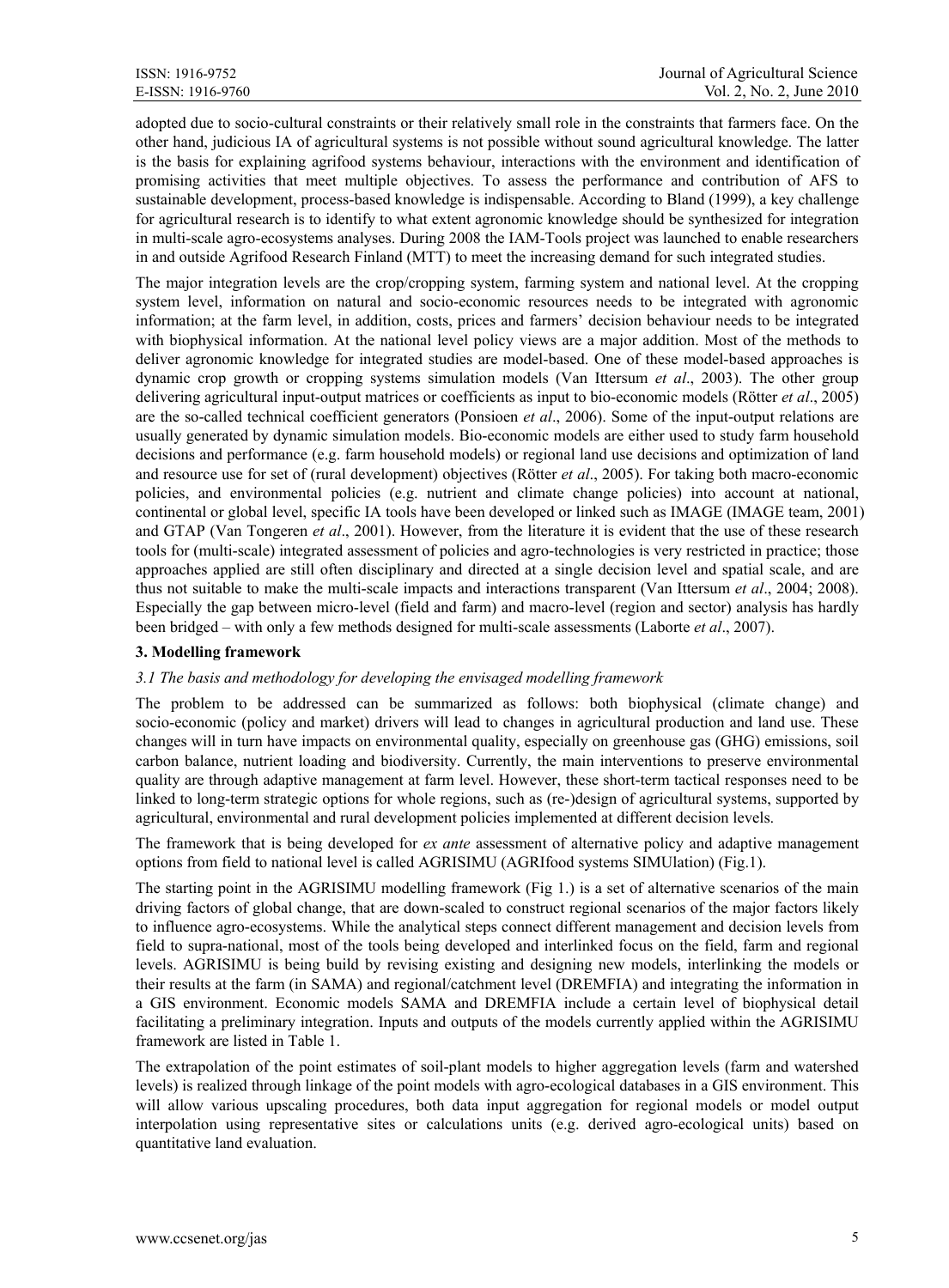# *3.2 Field and regional level soil and crop modelling*

Soil-plant models within the framework are used to assess the impacts of climate variability and change, and effects of changes in management practices at field or cropping system level on production and soil-plant processes. In addition to yield estimates, also nutrient leaching and GHG emissions from fields are estimated with these tools. A dynamic crop growth simulation model within the AGRISIMU framework is used to estimate yields and growth indicators under various production conditions varying in terms of weather, soil, crop or cultivar properties and management. Crop models work typically on field level. Currently, the model applied for the purpose is WOFOST (Boogaard, *et al*, 1998) which belongs to the family of models developed in Wageningen by the School of C.T. de Wit (van Ittersum, *et al*, 2003). The dynamic crop growth simulation model simulates growth and yield formation of annual field crops, their water balance and nutrient requirements based on eco-physiological principles and using a hierarchical approach to simulating crop growth in three different production situations: potential, water-limited and nutrient-limited production. WOFOST has been implemented for the EU on a 50 x 50 km grid during the 1990s (Supit *et al*., 1994). Recently it has been calibrated for some modern rapeseed and barley cultivars growing in Finnish conditions. The model can now be run on a (10 x 10 km grid-basis) for the whole of Finland, but regional yield estimation (Moen *et al*., 1994) still requires further evaluation. In the framework of a COST action 734 (www.cost734.eu) we are also evaluating the capabilities of different crop models for the purpose of finding an optimal tool for decision support in terms of adaptive management and climate change. Particularly, it would be important to be able to deal with the specialities of Nordic conditions, such as long day lengths, overwintering and peat soils.

While with WOFOST we can simulate the impacts on crop phenology, biomass, yield, water use and other water balance components, it is not capable to sufficiently assess the impacts and interactions of the water balance with N, P leaching and C dynamics in the soil. For N and P dynamics we use ICECREAM (Yli-Halla *et al*. 2005) and Coup Model (Jansson and Karlberg, 2004). These are one-dimensional simulation models representing water and heat dynamics in a layered soil profile covered with vegetation. ICECREAM includes the effect of agricultural practices on both nitrogen and phosphorus transport whereas Coup Model considers especially different parts of nitrogen cycle and transport. In Finland, COUP model (e.g. Salo 1996; Rankinen *et al*. 2007) and ICECREAM (e.g. Granlund *et al*. 2007) have been used for different applications. We intend to use these models within AGRISIMU to estimate soil water balances and turnover of both nitrogen and phosphorus in agricultural soils. The effect of changes in soil structure can be modelled by changing soil physical characteristics. Furthermore carbon cycle and change in soil carbon stocks will be simulated. For the watershed level, INCA-N model (Wade *et al*., 2002) is used to simulate N leaching, and WSFS-P (Huttunen *et al*., 2007) for simulating phosphorus transport

In support of this, we also embarked on generation of comprehensive data sets (crop, weather, soil, topography, management practices) for model evaluation and development; that includes some new experiments designed for calibrating and validating the soil-plant models for specific conditions. Dynamic crop growth simulation models require data from the field and agronomic experiments to parameterize their descriptions of soils and crops. Soil parameters are essential for modelling soil hydrology and water balance, and nutrient balance. Water balance affects both crop growth and nutrient leaching. Crop parameters determine the development and growth rates and dry matter allocation according to crop (cultivar) characteristics and the weather conditions. There are some available datasets (e.g. soil database of COUP) or pedotransfer-functions (functions to calculate soil physical characteristics from soil particle distribution) in order to characterise soils according to the available soil information. But we still need to integrate the existing soil database, available soil physical measurements, database of COUP and pedotransfer-functions. The main result of the work will be average values with standard deviation for Finnish soil types.

For the Finnish agricultural soils an important factor to be considered is how to manage the huge soil carbon stock of the organic soils. There are about 300 000 ha of organic and mull soils in agricultural use. In the national GHG inventories, the emissions from organic soils are assessed applying empirical emission factors (Lapvetelainen, *et al*, 2007), which offers a straightforward method for assessing the emissions under current conditions. For scenario analysis, however, a mechanistic, process-based approach covering the most important causal relationships between the driving factors and processes may be more relevant and therefore the applicability of such models under AGRISIMU still needs to be further studied.

## *3.3 Farm level modelling*

Modelling agricultural systems at the farm level depicts the system at a level where most of the farming decisions are taken. Hence, the farm level is well suited for understanding how changing production conditions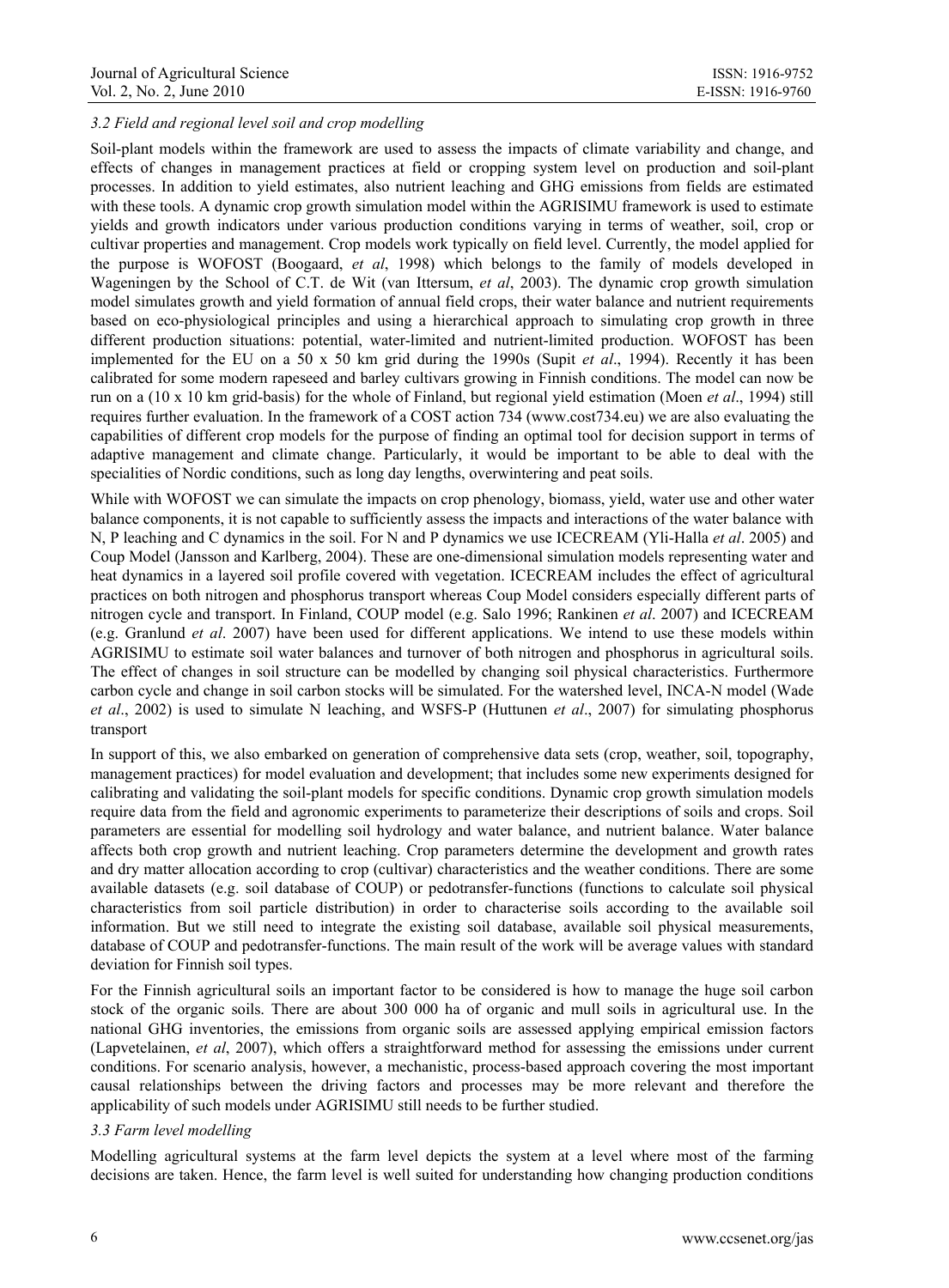will affect the production system. The need to account for heterogeneity of production systems has led to a multitude of farm level modelling frameworks and applications (Hazell & Norton 1986, Balmann 1997, Chavas 1994, Janssen & Van Ittersum 2007). Most importantly, farm level models to be employed in our analysis should create a link between farm level costs and benefits of climate change adaptation, i.e. take into account relations between farm activities in changed conditions. For example, climate change will bring changes into the Nordic production conditions and also possibilities for new cultivars and threats of pest invasions. Farm level optimisation can be used as a valuable tool to provide a view on how farm resources (land, labour, machinery) and variable factors of production (nitrogen and phosphorous fertilisation, feed use of different animals affecting yields and nutrient leaching) should be utilised on profit or utility maximising farms in these changed conditions with adapted agronomic practices.

It is important that the farm level model employed is capable of analysing farm level production decisions for a number of interrelated farm activities in terms of variables and dimensions relevant to the climate change. The Static Agent Model of Agriculture (SAMA) is a Finnish example of stylised multi-dimensional farm models, which optimise the use of farm land, nitrogen and phosphorous fertilisation of each crop, derive distances to field plots from GIS based systems, optimise feeding of dairy cattle (the dominant form of animal husbandry in Finland) using a detailed description of how animals utilise feedstuffs in their different combinations, and calculate a proxy (based on 10 years of weather data) for nutrient leaching from field plots, taking into account different tillage (e.g. Helin et. al. 2006, Helin 2009). Thereby SAMA integrates water quality protection and other emission reduction measures to a profit-maximising farm model. Hence the SAMA model, providing a profit maximising use of individual field plots, fertilisation and feedstuffs, can show how farms respond to different climate conditions and market scenarios. This information can be utilised in sector level analysis where a smaller number of farm level decisions can be accounted for.

SAMA model has also been expanded to a catchment scale for more refined integrated analysis of nutrient leaching Since SAMA model includes individual field plots and their sizes, soil types and slopes, its results as land use, tillage and fertilisation variables can be included directly to catchment scale nutrient models such as INCA-N which includes non-agricultural nutrient sources as well and can be evaluated with the observed pattern of daily nutrient concentrations in watercourses.

Applying farm level bio-economic models, such as SAMA, requires detailed input information from field level as well as information on production cost structures of different activities. Soil and crop modelling provide a source for the field level information. The required information on the current production organisation is provided by farm level databases and studies. The numerical calculation from crop level cultivation requirements in different climate scenarios can be done by calculation procedures similar to those applied in TechnoGIN (Ponsioen *et al*. 2006). The main importance of such calculations is to define the necessary input use structure for feasible cultivation of specific crops (cultivars) in specific conditions. Recommendations for cultivation practices for new cultivars are produced regularly by agricultural research and extension organisations. However the calculation of changed input requirements in the case of longer growing season, changed precipitation patterns and new cultivars, relevant for the climate change impacts in Nordic conditions including high irradiation levels during the early growing season, under various scenarios is more demanding. In that we rely and expect important insights from simulations using process-based soil-plant models.

In practice, defining optimal farm activity consistent with the best knowledge of plant and animal physiology together with the economic and environmental information is challenging. The number of decision variables and space grows rapidly especially when the relationships between inputs and outputs are taken into account, e.g. crop yield response to fertilizer application, impacts of changing feeding on milk yields and animal growth. In the current SAMA version, for example, the labour limitations and more complicated utility functions are excluded. An additional issue affecting the reliability of the optimisation results done for larger set of options to consider the effects of environmental, price or policy changes is that in practise the farmers tend to follow quite fixed rotations and input levels.

## *3.4 Sector level modelling*

# 3.4.1 Building blocks

Sector level economic modelling at multi-regional national markets is an appropriate approach to consistent upscaling the crop and farm level impacts and adjustments. The sector level modelling with demand and foreign trade specifications is also an important integrating tool between animal and crop production at the level of regional and national production and land use.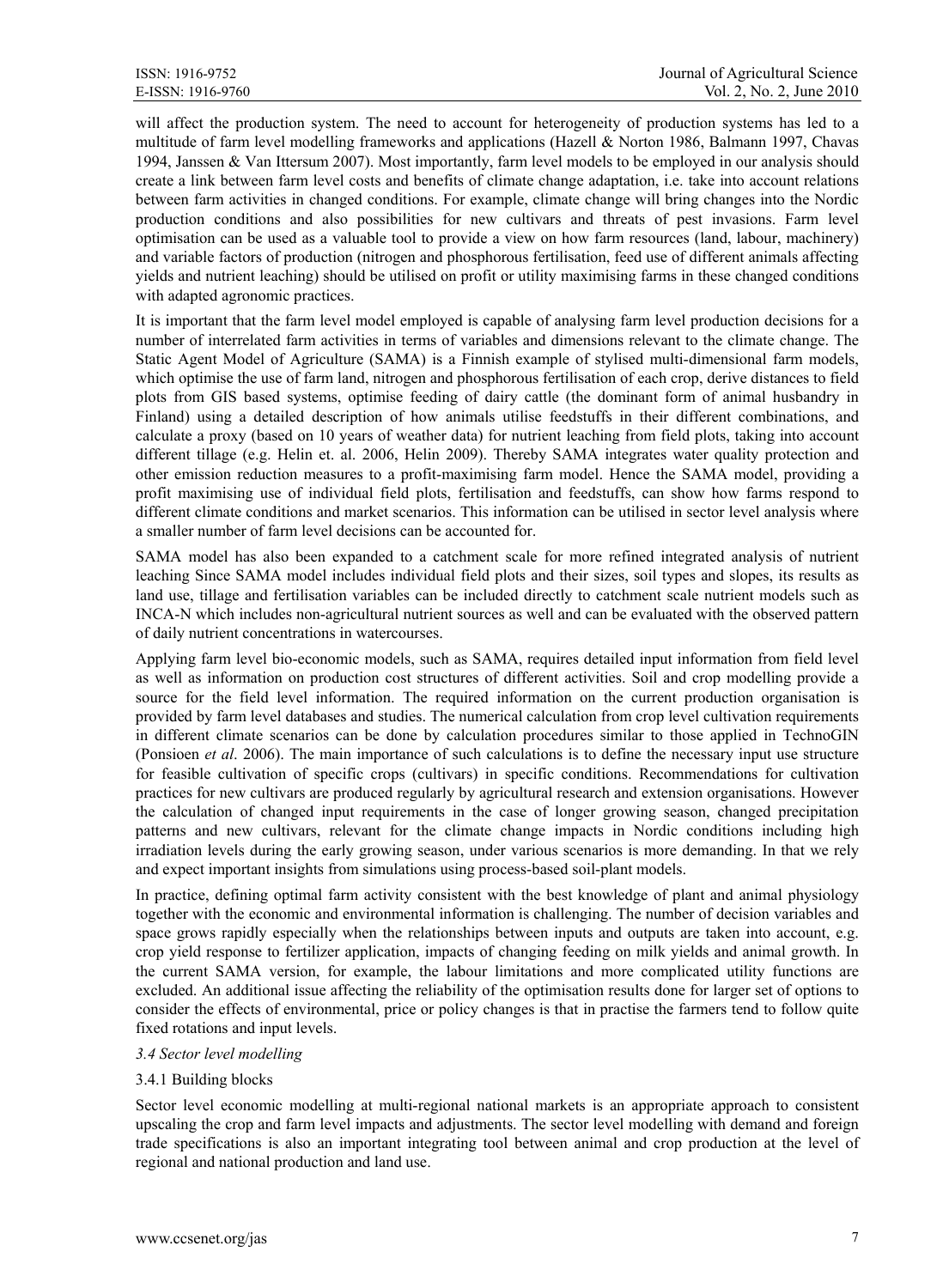The dynamic regional sector model of Finnish agriculture (DREMFIA) is a dynamic recursive model simulating the development of the agricultural investments and markets on national scale and its 18 regions at annual time steps from 1995 up to 2020 and thereafter at ten year time steps at 2030, 2040 and 2050. The underlying hypothesis in the model is profit maximising behaviour of producers and utility maximising behaviour of consumers under competitive markets. According to microeconomic theory, this leads to welfare maximising behaviour and equilibrium market prices which are equal to marginal cost of production on competitive markets. Each region specialises in agricultural products that are of highest relative profitability, taking into account profitability of production in other regions and consumer demand. Total use of different production resources, including farmland, on different regions are utilised optimally in order to maximise sectoral welfare, taking into account differences in resource quality, technology, costs of production inputs and transportation costs (spatial price equilibrium; Takayama and Judge 1971, Hazell & Norton 1986, Cox & Chavas 2001).

DREMFIA (Lehtonen 2001) consists of two main parts: (1) a technology diffusion model which determines investments in different production technologies in different regions; and (2) an optimization routine which simulates regional production and national level annual price changes (supply and demand reactions) by maximizing producer and consumer surplus subject to regional product balance and resource (land and capital) constraints (Fig. 2). The parts (1 and 2) interact so that prices from the market simulation and optimisation model enter the technology diffusion model representing sector level investments in each region, and changes in animal production capacities of different techniques enter the market model in the following year. The production will gradually reach a long-term equilibrium or steady-state if no further changes in policy, technology or economic environment take place. For years 2030, 2040 and 2050 the model outcome represents a long run equilibrium where also fixed production resources, such as machinery and buildings, have adjusted to changed economic conditions and comparative advantage of regions. Technical change and investments, which imply evolution of farm size distribution and production capital in regions, are modelled as a process of technology diffusion as described by Soete & Turner (1984). Production activities include number of different animals, hectares under crops and set-aside, feed diet, chemical and manure fertiliser use and the resulting crop yield level.

In the current conditions relatively low crop yields together with timeliness costs (short growing season with short sowing and harvesting periods) and unfavourable topography restrict gains of specialisation and economies of scale. Small and spatially fragmented field plots producing low yields increase farmers' working time and timeliness costs and imply inefficient use of capital on farms. However, if climate change, after appropriate adaptation, lead to higher yields and longer growing and peak working periods, farms and regions can increase their production, concentrate the production on most feasible areas and field plots (due to higher yields), and still cut labour and machinery costs. Taking into account higher yields and necessary changes in inputs, SAMA model can show resulting production optimisation at individual farms and catchments, while DREMFIA can show likely changes in regional production specialisation, national supply and prices, given EU (global) level price scenarios. Regional shifts of production may provide significant economic gains since production conditions vary a lot inside Finland.

There are 18 different production regions in DREMFIA, including 3 small catchment areas, of size 4 – 6000 hectares, which match exactly the spatial aggregation of the bio-physical nutrient leaching models INCA-N or ICECREAM. This allows a regionally disaggregated description of policy measures and production technology and consistent linking to catchment scale nutrient leaching models with more biophysical detail (soil type, slope). Hence DREMFIA calculates how comparative advantage and production of individual catchments change with respect to other regions in different climate change and market scenarios, but unlike SAMA, it is unable to take into account the full spectrum of soil types and slopes or distances to watercourses. Concerning GHG emissions and possible climate policies, organic soils are separated from other soils in DREMFIA. Depending on selected policy to be analysed organic soils can be excluded from cultivation completely or they can be used only as grasslands. These options can be easily modelled in an optimisation model with explicit resource constraints. The share of organic soils of all farmland varies between 2-29% in different regions.

# 3.4.2 Regional risk specifications

Ignoring risk-averse behaviour in farm planning models often leads to results that bear little relation to the decisions farmer actually makes (Just, 2003; Hazell & Norton, 1986). Risk aversion behaviour of farmers as well as changing patterns of crop and revenue risks is increasingly relevant in a changing climate. We adopted the mean-variance analysis with dynamic recursive sector model to explicitly include crop risks into estimates of land use changes in Finland (Lehtonen & Kujala 2007). In classical mean-variance-model we maximize the utility function with positive risk aversion coefficient. In the optimum, the utility gained from the additional unit of activity equals with marginal costs. Typically, expanding the most profitable activities produces additional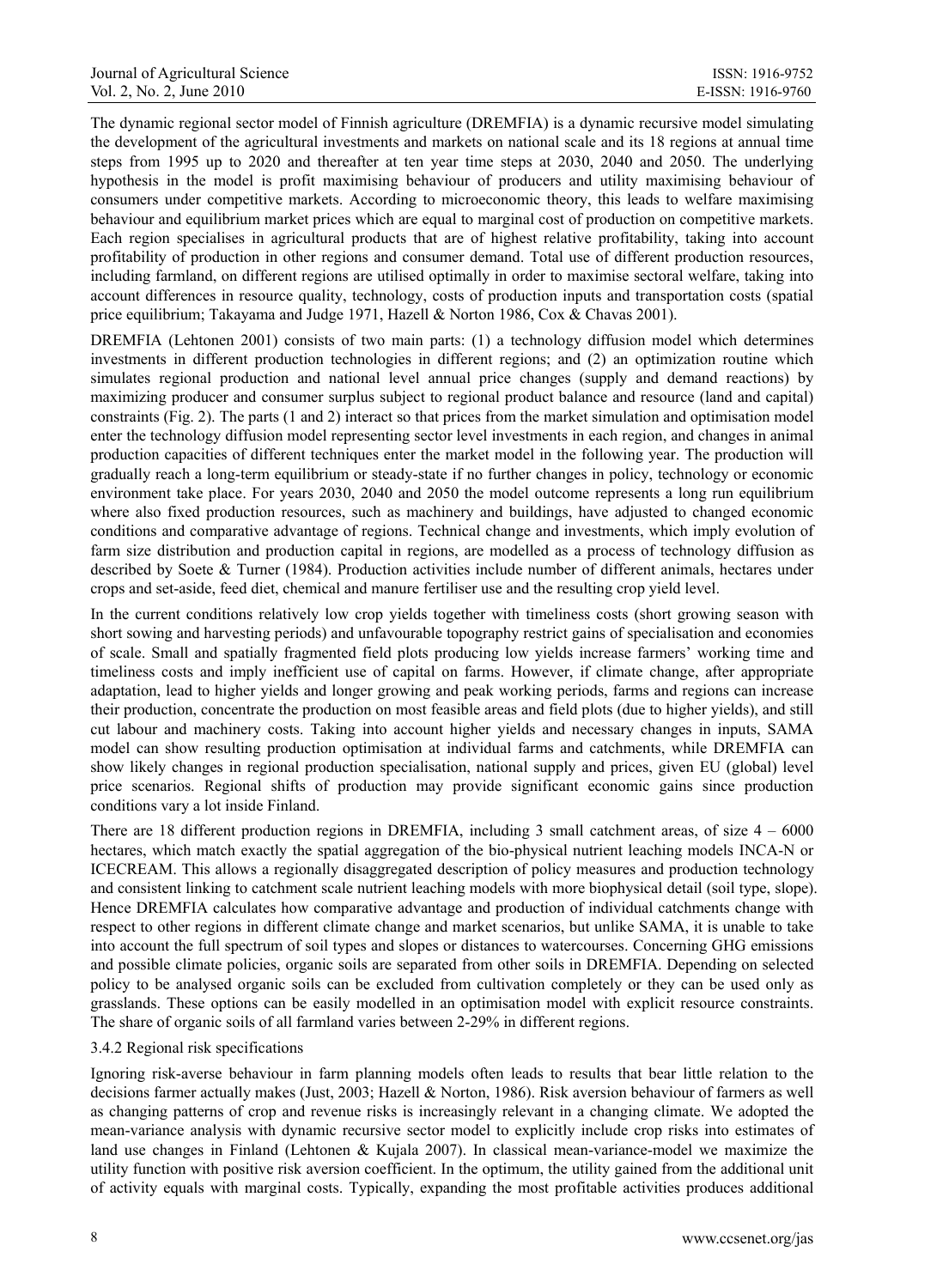income uncertainty and costs determined by the risk aversion parameter subject to calibration in ex post simulation.

The variance-covariance matrixes of the crop contribution margins are calculated using data from 1995-2008 for the 18 regions in the DREMFIA model. The calculation of matrices shows that wheat, rye, malt barley and oilseeds have higher own variances than barley, oats and mixed grain mainly cultivated for feed use. The (co)variances of wheat, rye, malt barley and oilseeds further grow towards the north (Lehtonen & Kujala 2007). The risk specification provides an endogenous explanation for the fact that some crops are not only cultivated in southern most favourable regions but also in few other regions as well.

Simple expansion of risk based on observed covariance matrices may produce misleading results. Dynamic, process-based crop growth simulation models (Van Ittersum *et al*., 2003), such as APES, DAISY, DSSAT, FASSET or WOFOST, to name a few, and their new versions tailored for climate change simulations could serve to create simulated realisations of crop yields and hence covariance matrices under different climate change scenarios. The new model version of WOFOST (Boogard et. al. 1998), evaluated for various crops under Finnish conditions, was recently applied successfully in combination with a weather generator to produce synthetic yield series (for up to 200 years), taking systematic changes in future climate, both changes in means (temperature, precipitation) and in climatic variability into account (Rötter *et al*., 2009). Automatization of data input generation and model runs have made such exercises feasible, even for entire Finland. The risk specification included in DREMFIA provides a major model link with simulations on crop growth and yield under alternative climate change scenarios.

#### *3.5 Integration using climate change mitigation as an example*

An example of the AGRISIMU application is an assessment of potential mitigation measures to reduce the greenhouse gas emissions from Finnish agriculture and to increase carbon sequestration of agricultural soils. GHG emissions originating from agriculture are 17% of the total GHG emissions of Finland and they need to be reduced by 16% already by 2020 (Regina et. al. 2009). It is, however, challenging to find effective and sustainable measures, as there are complex interlinkages among the emission sources within the agricultural systems. To be able to cover those interlinkages and analyse the trade-offs, a modelling approach like AGRISIMU is needed for the analysis. In the following we indicate which model components of the AGRISIMU framework are used for each question.

Management of organic soils has significant potential in agricultural GHG abatement (Regina et. al. 2009). However, management changes on organic soils have implications for the management and emissions from non-organic soils. There is a need to specify crop and fertiliser choices, crop yields and overall farm management changes implied by restrictions on the use of organic soils such as "organic soils for grasslands only". For example, the spreading of manure is more expensive on grasslands than on lands to be ploughed for cereals - the overall costs of this can be calculated in SAMA farm level optimisation model. The cease of cereals cultivation on organic soils and/or the spreading of manure on grasslands (bovine animal farm case) may also change the purchase of fertilisers on the farm (Fig. 2: SAMA model). The purchase of fertilisers may also decrease if clover-grass is taken into cultivation, implying some other costs due to possible extensification of land use and changed crop rotation. The overall costs and benefits together with optimised land use is calculated in SAMA and DREMFIA models. Clover-grass option may also reduce the amount of purchased fertilisers and reduce N<sub>2</sub>O emissions from soils and nutrient leaching as well. The effect on purchased fertilisers can be analysed on farm and sector level, taking into account the opportunity costs of land in alternative use.

Within the assessment, greenhouse gas emissions (methane  $(CH_4)$  and nitrous oxide  $(N_2O)$  as well as changes in the carbon stocks of agricultural soils) of different mitigations scenarios for the selected period can be estimated by combining the outputs from several soil-plant models (WOFOST, COUP and ICECREAM). Then field and farm level models (e.g. COUP and SAMA.) are applied to get the input information and parameters needed in regional level analysis. In SAMA, the use of field parcels of different characteristics is optimised and resulting changes in GHG emissions and their mitigations costs at the farm or small catchment level can be calculated directly. To be able to define the scenarios and information required at the sector level analysis of agriculture (DREMFIA), the technical requirements (inputs) of the selected mitigation measures and their costs and benefits at the farm level need to be defined. This is not straightforward, since farm level assessment should reflect the real decision making problem of the farmers as exactly as possible and not be based on options farmers consider unrealistic or too risky due to high costs, poor feed quality, hygienic reasons, weed problems etc. For example, in the context of restricting cereals cultivation on organic soils, avoiding hygienic risks of manure application on grasslands may require the use of more expensive equipment. This extra cost can be easily included in the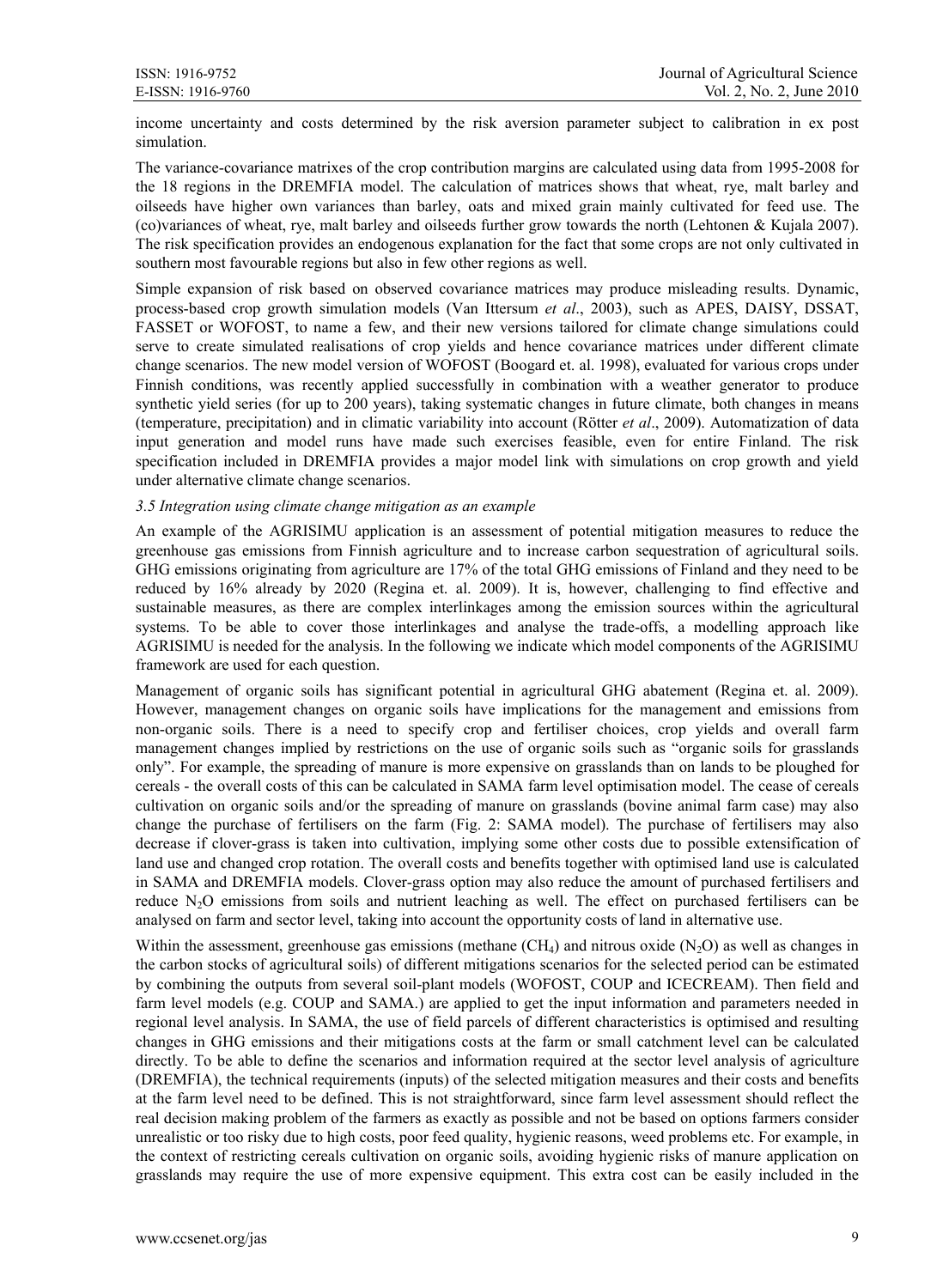SAMA and DREMFIA models. However, certain mitigation options may require changes in the entire production organization on certain types of farms. For this reason, some necessary input use calculation may need to be done outside the individual model components, and then feed the specific information into the models.

The agricultural sector model DREMFIA calculates how certain farm level adjustments lead to changes in production and prices of agricultural products in different regions (having different shares of organic lands). For example, decreasing production of cereals, milk, beef and pork on organic soils may be compensated by increasing production volumes on nonorganic soils (Lehtonen 2006). The results from DREMFIA, i.e. development of land use, numbers of different animals and chemical and manure fertilisation for each crop up to 2050, will in turn be fed to the calculation models used for making the GHG inventory for the Climate Convention (one for  $CH_4$  and N<sub>2</sub>O and one for soil carbon), as well as to nutrient leaching models ICECREAM and INCA. The aggregate level emission mitigation potentials and costs of the selected mitigation measures will then be estimated.

This example of the IAM provides information for farmers on how GHG mitigation measures influence production and economy on their farms. The results can also be utilized to support decision-making on Finland's future climate policy after the commitment period of the Kyoto Protocol. Integrated information on the efficiency of different measures will ease their adoption and eventually result in more climate-friendly agricultural practices, which may also have important implications and possible synergies to nutrient leaching abatement from agriculture. GHG mitigation costs and their sensitivity to agricultural product and input prices can be calculated, facilitating estimates of the required compensations and incentives through agri-environmental policies necessary to motivate farmers in GHG abatement.

#### **4. Discussion and conclusions**

#### *4.1 Discussion*

Upscaling of the impacts of climate change induced changes in soil and crop level processes is primarily done to fit the resolution of input required for farm and sector level economic models. Some biophysical detail exist already in farm and sector level economic models, but certain issues, such as crop response to changed nitrogen fertilisation, especially in the case of radically changed crop growing conditions (climate) and new cultivars, can only be included in the economic models if certain crop response functions do exist. In the case of new cultivars, for example, not only nitrogen response function is needed but also the use of other inputs, such as crop protection, tillage method and necessary machinery (capital) equipment at the farm level must be specified. This requires agronomic understanding, for instance, which particular inputs are needed, and at which cost relative to the traditional farm production organisation. It must be realised that existing farm level models rely much on observed, widely spread farm level production organisation and use of inputs derived from aggregated databases. Elsewhere, knowledge about future alternative production activities has been formalized in input-output coefficient generators (Ponsioen *et al*. 2006; Pathak & Wassmann, 2007). Development of such tools for Finnish conditions should receive priority.

At the sector level the relevant economic adjustment mechanisms of the farm level must be represented, i.e. the farm level adjustments must be at least approximated by the same kind of response functions and input use specifications in a multi-regional sector model. Also the possibilities for new types of production organisation, studied at the farm level, can be taken into account in the sector model since the input aggregations and the shape of crop response functions are very similar in SAMA and DREMFIA. While the sector model economises the spatial structure of production in changed productivity, input use, price and policy conditions, the most important region specific possibilities and restrictions need to be taken into account. For example, soil types at regional scale play a role. Soil characteristics, such as mineralisation of nitrogen in organic soils may be relevant in terms of necessary nitrogen fertilisation and crops cultivars' ability to utilise nutrient during a growing season. Databases with reliable, systematically constructed and evaluated information is a necessary prerequisite for modelling long-term impacts and adjustments of agriculture.

Regional production structures may change in response to economic and climate changes. Global and EU level market scenarios and biophysical changes affecting crop productivity, use of inputs and possibilities of adjustments in regions, are summed up via comparative advantage and balancing supply and demand in a way that utility of consumers and profits of producers is maximised. This theoretical standpoint brings our analysis into long-term trajectories of national and regional structure and production of agriculture. Changes in consumer preferences and demand (for meat, for example) may play a significant role. AGRISIMU framework can be used in studying socio-economic scenarios, including EU or global commodity and input price changes and shifts in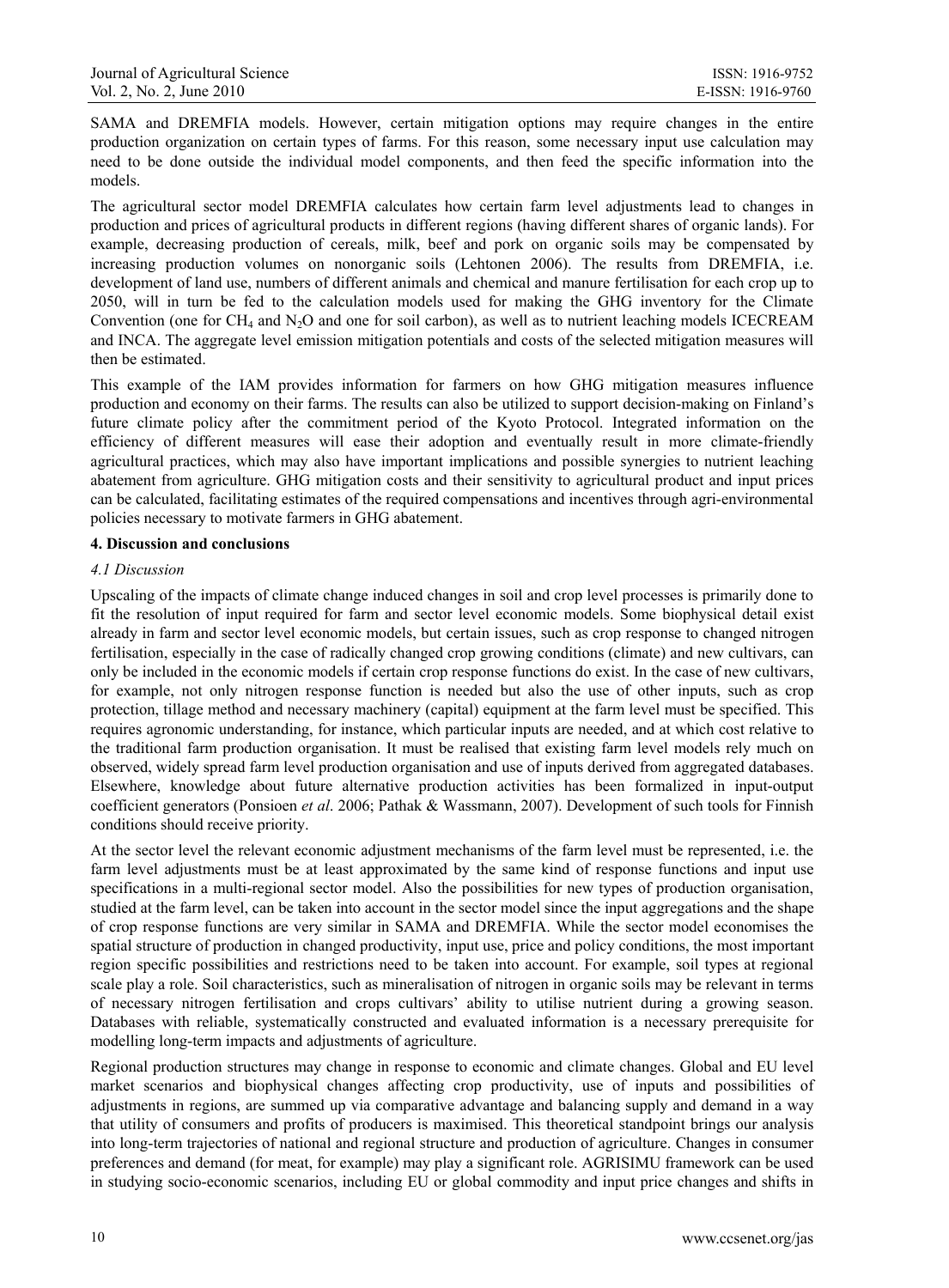food demand, in combination with changes in crop growing conditions. In this, changed uncertainty of farm revenues, induced by changed variance of yields and prices, can be considered consistently as implicit cost for farmers.

Overall, the AGRISIMU framework can serve as a major platform in upscaling and integrating crop, region, cultivation method and market level options into consistent storylines of agriculture. On that basis we can analyse different adaptive options and show to what extent they lead to achievement of different (multiple) objectives of agriculture as well as their trade-offs. For example, very recently the importance of maintaining or even increasing agricultural production potential and food security has been emphasised, together with the compelling needs to cut nutrient leaching from agriculture to Baltic Sea, as well as commitments to cut agricultural GHGs substantially. At the same time biodiversity reduction is increasingly recognized as an important environmental problem. Finding synergies and feasible solutions to these potentially conflicting objectives are likely to remain in high demand. AGRISIMU is designed for addressing these interactions and will be operationalized in full (not all components are linked yet) for this purpose. While DREMFIA and SAMA models have been implemented in mutual synergy using GAMS system (www.gams.com ), other model components have been implemented on different programming platforms. However, they can read and write spreadsheet files, which facilitates linking outputs of some models to inputs in other models, as well as using the files as intermediate results to be evaluated.

#### *4.2 An evolving research agenda and its prioritization in IAM-Tools project*

We conclude that for Nordic conditions AGRISIMU represents a novel and feasible approach to integrate data and output from several existing models. While sector models linking agricultural policy, economics and land use have long existed, a spatially explicit treatment of the interactions between land use and impacts on nutrient flows, and climate change has not yet been attempted.

Our main contribution is linking robust and well-tested biophysical crop and soil models for Nordic conditions to models of farm economy and for the multi-regional agricultural sector that include the important specificities for Finland. While we found that some of the basic empirical research and modelling work could be combined to considerably improve plant-soil models to capture important real world processes and, at least approximate major climate change interactions (e.g. temperature, soil moisture and  $CO<sub>2</sub>$ ), a couple of other important processes related to climate change (overwintering, etc.) cannot yet be reproduced well and require further research.

There are many uncertain issues, such as unknown crop protection requirements for different crops and regions under changed climate. While farm level modelling can integrate many parts of the crop and animal science, and calculate optimised input use and land allocation in terms of farmers' decision making, expected shifts in future agricultural practice imposed by much more stringent environmental regulations (on agro-chemical use) will affect overall production organisation and thereby the calculation of the reliable range of product specific production costs. Especially the calculation of marginal costs of production - most relevant in sector level modelling - is challenging. This is because the production orientation and practices of Nordic agriculture, now prevalent in farm level data, has to be revised when taking into consideration climate change and other global changes. If several operations and techniques have to be changed at farm level, the overall production organisation is more or less uncertain, as well as the possibilities for input substitutions and consequent marginal costs. Furthermore, farm level dynamic land use and crop rotation decisions in the longer term have not been sufficiently modelled or analyzed. Looking at crop production and land rotation from an operations research perspective seems necessary in terms of analytical capacity and consistent interdisciplinary integration of new information and knowledge.

When moving to sector level analysis, where both demand and supply and global process of inputs and outputs are connected, the overall working of the AFS can be consistently approximated. This is because laws of markets are somewhat universal and robust. However the marginal costs from the farm level analysis forms a basis of the analysis (marginal cost pricing on competitive markets). Nevertheless the transparent combination and linking of the basic building blocks of the modelling framework provides us a major platform to study core issues of climate and global change adaptation, mitigations costs, and the use of new cultivars and adaptive management packages.

While there are many technical and computational challenges involved in operationalizing AGRISIMU for issues related to climate and other global changes in relation to AFS, here we summarize areas that require further research and receive priority in IAM-Tools: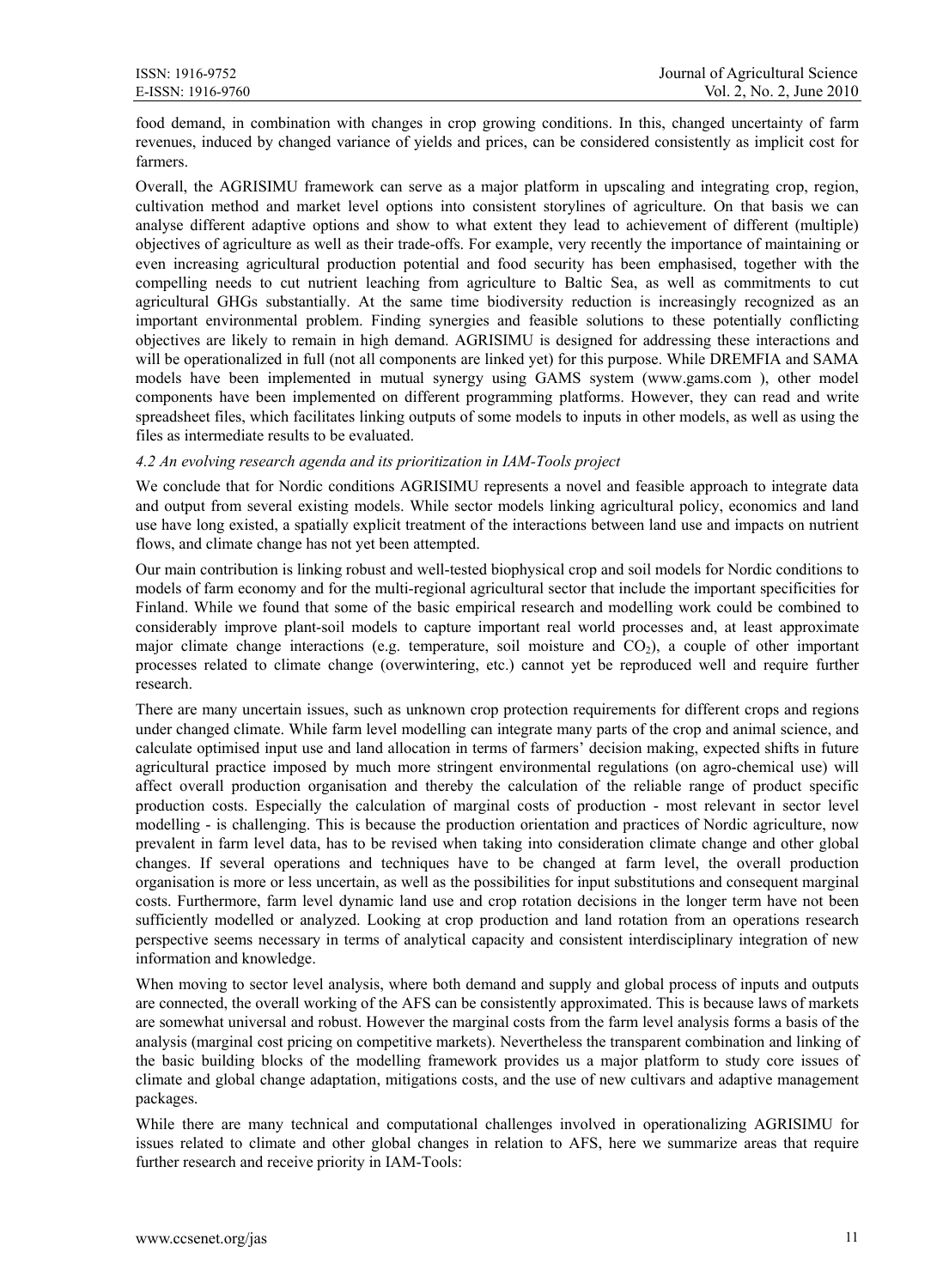• To establish an empirical basis by conducting experiments, and synthesize information for important processes related to climate change (overwintering, etc.) under Nordic conditions

• To evaluate crop models for estimating regional yields under different climatic conditions and for selected administrative regions under Nordic conditions

• To develop technical coefficient generators for future-oriented production activities to provide link between field level biophysical and farm/sector-level socio-economic analyses

• To perform analysis of crop rotations, their benefits and costs as required for formulating alternative risk management options, needed to cope with farm level land management problems in the medium and long run

• To enhance the capacity of economic models to incorporate new and different input use structures and changed fertilisation response functions. Also covariance matrices of crop profitability need to be swiftly updated

These areas of research would either fill the core thematic knowledge gaps directly, or improve the model definitions and linkages, as well as calculation capacity necessary in empirical applications. Finally, resultant applications need to be carried out in close interaction with the different stakeholder groups, in order to discard production activities that are not acceptable socially, consider aspects of AFS that cannot be modelled, and get feed-back on other system properties so that AGRISIMU can evolve into a meaningful tool for decision-making support.

#### **Acknowledgements**

We are very grateful to Jyrki Aakkula for his contributions to earlier drafts, and to all members of IAM-Tools project team for their inputs. Special thanks go to Mari Walls (Syke, formerly MTT research director) for her support and council in launching the IAM-Tools initiative. We have benefited from valuable comments of two anonymous reviewers.

#### **References**

Balmann, A. (1997). Farm based modelling of regional structural change: a cellular automata approach. *European Review of Agricultural Economics,* 24: 85-108.

Betts, R., Sanderson, M., Hemming, D., Booth, B., Lowe, J., Jones, C., New, M. (2009). 4 degrees of global warming: regional patterns and timing. Proceedings, 4 degrees & beyond. International Climate Conference, 28-30 September 2009, Oxford, UK. [Online] Available: http://www.eci.ox.ac.uk/4degrees/ppt/1-2betts.pdf.

Bland, W.L. (1990). Toward integrated assessment in agriculture. *Agricultural Systems*, 60: 157-167.

Boogaard, H.L., Van Diepen, C.A., Rötter, R.P., Cabrera, J.M.C.A., Van Laar, H.H. (1998). WOFOST 7.1. User's guide for the WOFOST 7.1 crop growth simulation model and WOFOST Control Center 1.5. 52, Wageningen.

Cox, T.L. & Chavas, J.-P. (2001). An Interregional Analysis of Price Discrimination and Domestic Policy Reform in the U.S. Dairy Sector. *American Journal of Agricultural Economics*, 83: 89-106

Chavas, J-P. (1994). Production and investment decisions under sunk cost costs and temporal uncertainty. *Amer. J. Agrc. Econ*. 24: 76 (February), 114-127.

EC (European Commission). (2005). Impact Assessment Guidelines. European Commission, Brussles, SEC (2005) 791.

Ewert, F, Van Ittersum, M.K. Bezlepkina, I., Therond, O., Andersen, E., Heckelei, T., *et al*. (2009). A methodology for enhanced flexibility of integrated assessment in agriculture. *Environmental Science & Policy* (2009), doi: 10.1016/j.envsci.2009.02.005.

Granlund, K., Bärlund, I., Salo, T., Esala, M., Posch, M. (2007). The effect of decreasing fertilization on agricultural nitrogen leaching: a model study. *Agricultural and Food Science,* 16, 4: 376-386.

Hazell, P. & Norton, R. (1986). Mathematical programming for economic analysis in agriculture. MacMillan, New york, USA. 400 p.

Helin, J. (2009). Kotieläintalouden ravinnekierron ympäristötaloudellinen optimointi - aluemalli maidon- ja viljantuotantoon erikoistuneille tiloille. In: Eila Turtola ja Kari Ylivainio (eds.). Suomen kotieläintaloudenfosforikierto - säätöpotentiaalimaatiloilla ja aluetasolla. Maa- ja elintarviketalous 138: s. 190-223. [Online] Available: http://www.mtt.fi/met/pdf/met138.pdf.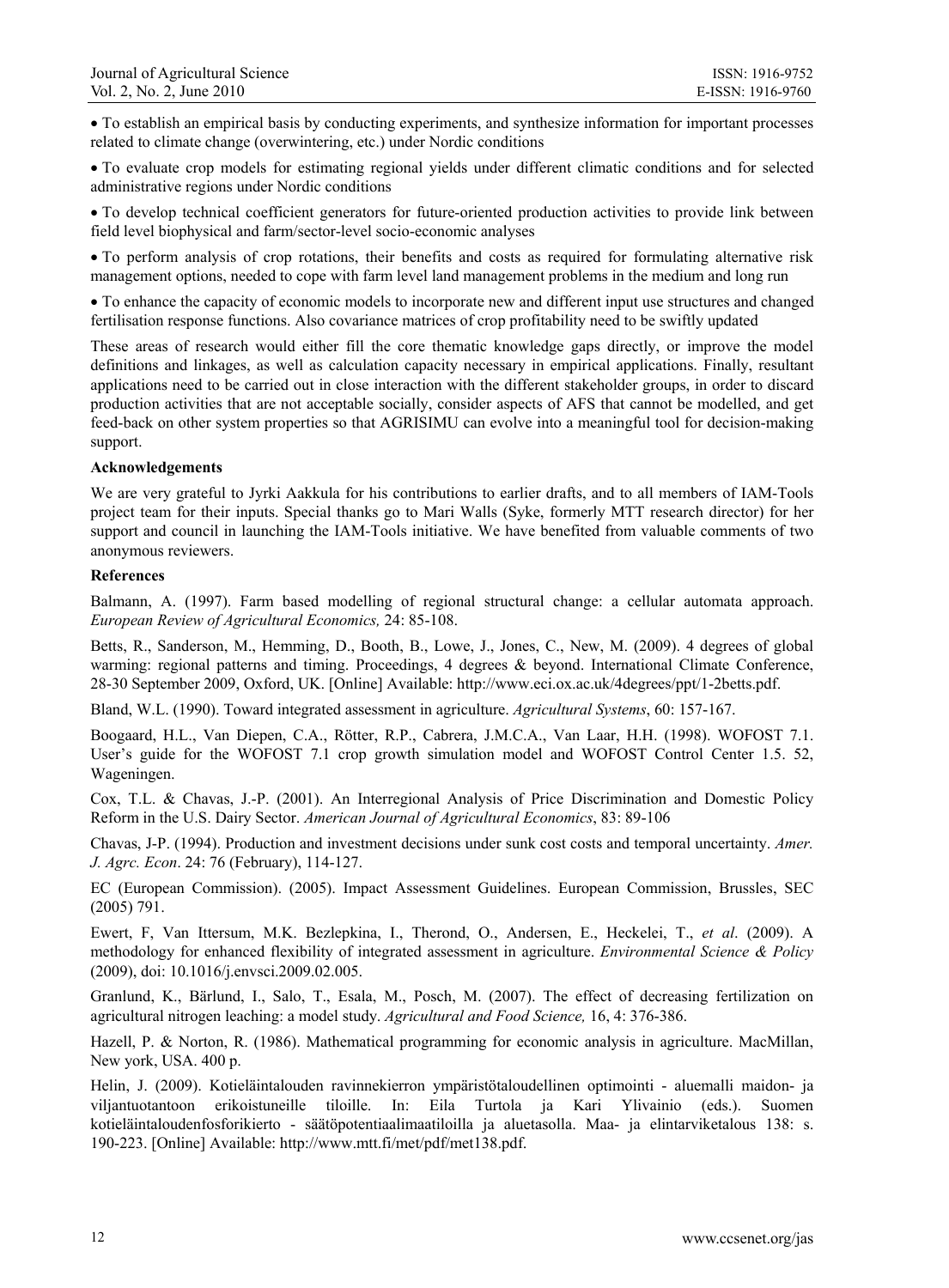Helin, J., Laukkanen, M., Koikkalainen, K. (2006). Abatement costs for agricultural nitrogen and phosphorus loads: a case study of crop farming in south-western Finland. *Agricultural and Food Science*, 15, 4: 351-374. [Online] Available: http://www.mtt.fi/afs/pdf/mtt-afs-v15n4p351.pdf

Huttunen, I., Huttunen, M., Vehviläinen, B., Tattari, S. (2007). Large scale phosphorus transport model. In: Heckrath, G.,Rubaek, G. H., Kronvang, B. (eds.). Diffuse Phosphorus Loss :Risk Assessment, Mitigation options and Ecological Effects in River Basins: The 5th International Phosphorus Workshop (IPW5), 3-7 September 2007 in Silkeborg, Denmark. Aarhus Universitet, Faculty of Plant Science. P. 215-217. *DJF Plant Science*; 130. ISBN87-91949-20-3. [Online] Available: http://www.agrsci.dk/var/agrsci/storage/original/application/115f2ba 148 1b6a113288c6f9a773d572.

IMAGE team. (2001). The IMAGE 2.2 implementation of the SRES scenarios: a comprehensive analysis of emissions, climate change and impacts in the 21<sup>st</sup> century. RIVM, Bilthoven, RIVM CD-ROM Publication no. 481508018.

Janssen, S., Van Ittersum, M.K. (2007). Assessing farm innovations and responses to policies: a review of bio-economic farm models. *Agricultural Systems,* 94, 622-636.

Jansson, P., Karlberg, L. (2004). COUP manual. Coupled heat and mass transfer model for soil-plant-atmosphere systems. Stockholm, Sweden.

Just, R. (2003). Risk research in agricultural economics: opportunities and challenges for the next twenty-five years. *Agricultural Systems*, 75: 123-159.

Laborte, A., Van Ittersum, M.K., Van den Berg, M.M. (2007). Multi-scale analysis of agricultural development : a modelling approach for Ilocos Norte, Philippines. *Agricultural Systems*, 94: 862-873.

Lapvetelainen, T., Regina, K., Perälä, P. (2007). Peat-based emissions in Finland's national greenhouse gas inventory. *Boreal Environ.Res*., 12, 225-236.

Lehtonen, H. (2001). Principles, structure and application of dynamic regional sector model of Finnish agriculture. Academic dissertation. Systems Analysis Laboratory, Helsinki University of Technology. Publications 98. Agrifood Research Finland, Economic Research (MTTL). Helsinki. 265 p.

Lehtonen, H., Peltola, J., Sinkkonen, M. (2006). Co-effects of climate policy and agricultural policy on regional agricultural viability in Finland. *Agricultural Systems*, 88: 472-493.

Lehtonen, H. & Kujala, S. (2007). Climate change impacts on crop risks and agricultural production in Finland. Contributed paper presented in 101st EAAE seminar "Managing Climate Risks in Agriculture", held in Berlin, Germany, July 5-6 2007. 21 p. [Online] Available: http://ageconsearch.umn.edu/bitstream/9259/1/sp07le01.pdf.

MTT. (2009). www.mtt.fi - IAM-Tools project webpage by MTT Agrifood Research Finland, Jokioinen, Finland.

Pathak, H., Wassmann, R. ( 2007). Introducing greenhouse gas mitigation as a development objective in rice-based agriculture: I. Generation of technical coefficients. *Agricultural Systems*, 94(3): 821-30.

Ponsioen, T., Hengsdijk, H., Wolf, J. *et al*. (2006). TechnoGIN, a tool for exploring and evaluating resource use efficiency of cropping systems in East and Southeast Asia. *Agricultural Systems*, 87: 80-100.

Rankinen, K., Salo, T., Granlund, K. & Rita, H. (2007). Simulated nitrogen leaching, nitrogen mass field balances and their correlation on four farms in south-western Finland during the period 2000 2005. *Agricultural and Food Science,* 16, 4: 387-406.

Regina, K., Lehtonen, H., Nousiainen, J. & Esala, M. (2009). Modelled impacts of mitigation measures on greenhouse gas emissions from Finnish agriculture up to 2020. *Forthcoming in Agricultural and Food Science*, Vol. 18,, No 4.

Rötter, R.P., Hoanh, C.T., Laborte, A.G. *et al*. (2005). Integration of Systems Network (SysNet) tools for regional land use scenario analysis in Asia. *Environmental Modelling and Software*, 20(3), 291-307.

Rötter, R., Lehtonen, H., Aakkula, J. *et al*. (2008). A framework for integrated assessment modelling of agricultural systems. MTT Agrifood Research Finland (working document), 22 p.

Rötter, R.P., Palosuo, T., Salo, T. *et al*. (2009). What would happen to barley production in Finland if the global temperature increases above 4oC. Proceedings, 4 degrees & beyond. International Climate Conference, 28-30 September 2009, Oxford, UK.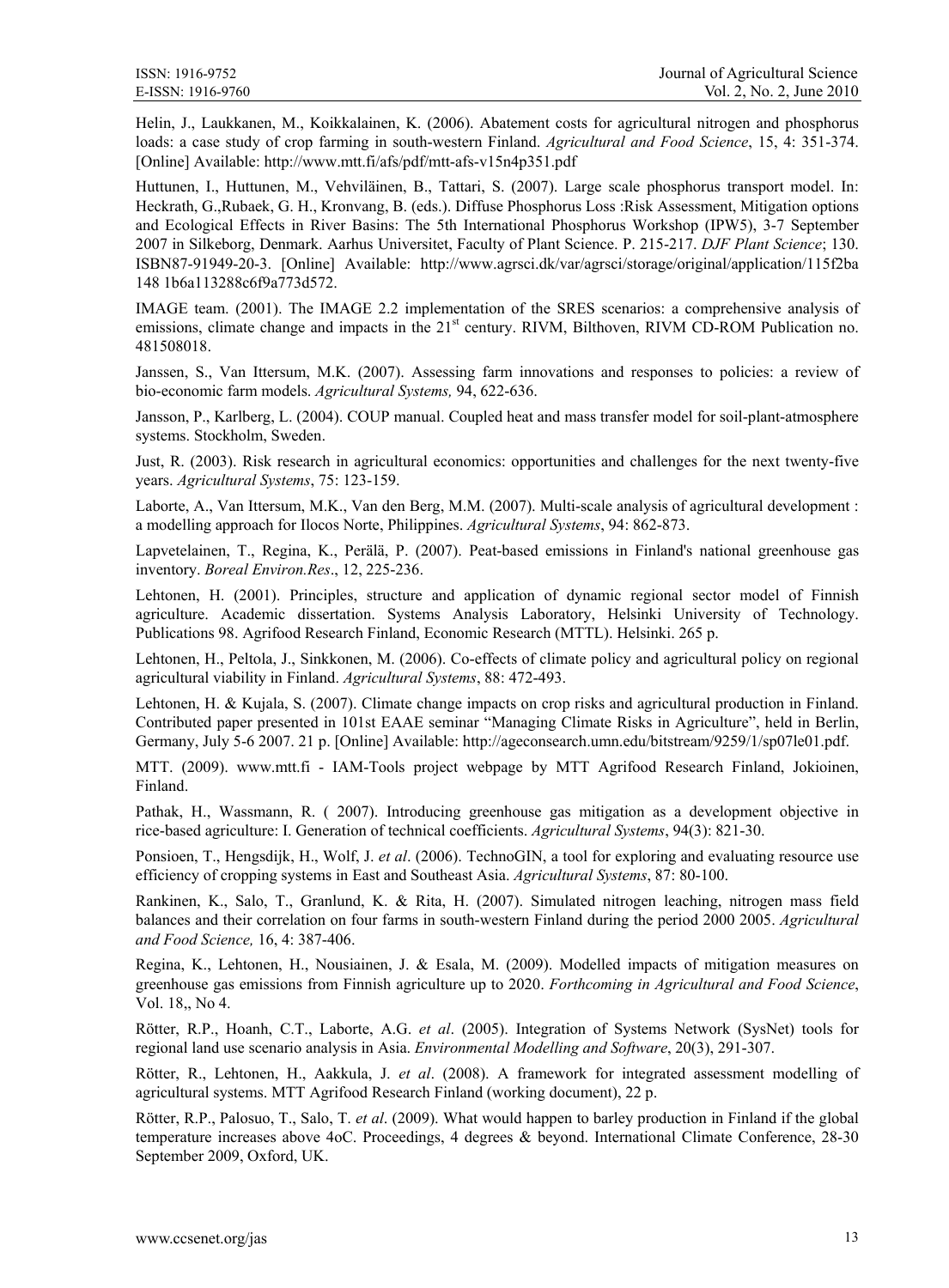Salo, T. (1996). Simulated and measured nitrogen status in soil and in onion crop. *Acta Horticulturae,* 428: p. 193-204.

Soete, L. & Turner, R. (1984). Technology diffusion and the rate of technical change. *The Economic Journal*, 94: 612-623.

Supit, I., Hooijer, A.A., van Diepen, C.A., eds. (1994). Ssystem description of the WOFOST6.0crop simulation model implemented in CGMS. Vol.1: *Theory and Algorithms*. Joint Rsearch Centre, Ispra, Italy.

Takayama, T. & Judge G.G. (1971). Spatial and Temporal Price and Allocation Models. North-Holland Publishing Company.

Van Ittersum, M.K., Leffelaar, P.A., van Keulen, H., Kropff, M.J., Bastiaans, L., Goudriaan, J. (2003). On approaches and applications of the Wageningen crop models. *Eur.J.Agron*., 18, 201-234.

Van Ittersum, M.K., Rötter, R.P., Van Keulen H. *et al*. (2004). A systems network approach (SysNet) for interactively evaluating strategic land use options at sub-national scale in South and South-east Asia. Land Use Policy 21: 101-113.

Van Ittersum, M.K., Ewert, F., Heckelei, T., Wery, J., Alkan Olsson, J., *et al*. (2008). Integrated assessment of agricultural systems - A component-based framework for the European Union (SEAMLESS). *Agricultural Systems,* 96, 150-165.

Van Tongeren, F., Van Meijl, H., Surry, Y. (2001). Global models applied to agricultural and trade policies: a review and assessment. *Agricultural Economics*, 26 (2), 149-172.

Wade, A., Durand, P., Beaujoan, V., Wessels, W., Raat, K., Whitehead, P.G., Butterfield, D., Rankinen, K. and Lepistö, A. (2002). Towards a generic nitrogen model of European ecosystems New model structure and equations. *Hydrology and Earth System Sciences*, 6, 559-582.

Yli-Halla M., Tattari S., Bärlund I., Tuhkanen H.-R., Posch M.,Siimes K. and Rekolainen S. (2005). Simulating processes of soil phosphorus in geologically young acidic soils in Finland. *Transactions of the ASAE*, 48(1): 101–108.

Table 1. Component models included in the Finnish Integrated Modelling Framework for agrifood systems analysis. The input and output codes (such as OUT1-DREMFIA) show which outputs are used as inputs in other models in integrated analysis (Note, that this table only contains the core model components; output from other expert systems will be utilized as required by the specific question under consideration)

| Model                                                                                              | Input                                                                                                                                                                                                                 | Output                                                                                                                                                                                                                              |
|----------------------------------------------------------------------------------------------------|-----------------------------------------------------------------------------------------------------------------------------------------------------------------------------------------------------------------------|-------------------------------------------------------------------------------------------------------------------------------------------------------------------------------------------------------------------------------------|
| <b>DREMFIA</b><br>a dynamic regional sector model<br>of Finnish Agriculture                        | nitrogen response functions for<br>crop yields (OUT1-COUP)<br>milk and meat yield response<br>-<br>functions<br>EU (global) changes in input and<br>output prices<br>$agricultural + env. policies$<br>soil data<br>— | land use at regional level<br>(OUT1-DREMFIA)<br>fertilisation<br>(OUT2-DREMFIA)<br>feed diets of animals<br>number of animals<br>regionally<br>food demand,<br>exports, imports<br>domestic commodity prices<br>-<br>(OUT3-DREMFIA) |
| <b>SAMA</b><br>Static Agent Model of Agriculture<br>developed for several farm types<br>in Finland | nitrogen response functions for<br>-<br>crop yields (OUT1-WOFOST)<br>milk and meat yield response<br>functions<br>input and output prices                                                                             | land use at farm level<br>$\overline{\phantom{m}}$<br>(up-scalable to watershed<br>level) (OUT1-SAMA)<br>fertilisation (OUT2-SAMA)<br>$\overline{\phantom{m}}$<br>feed diets of animals                                             |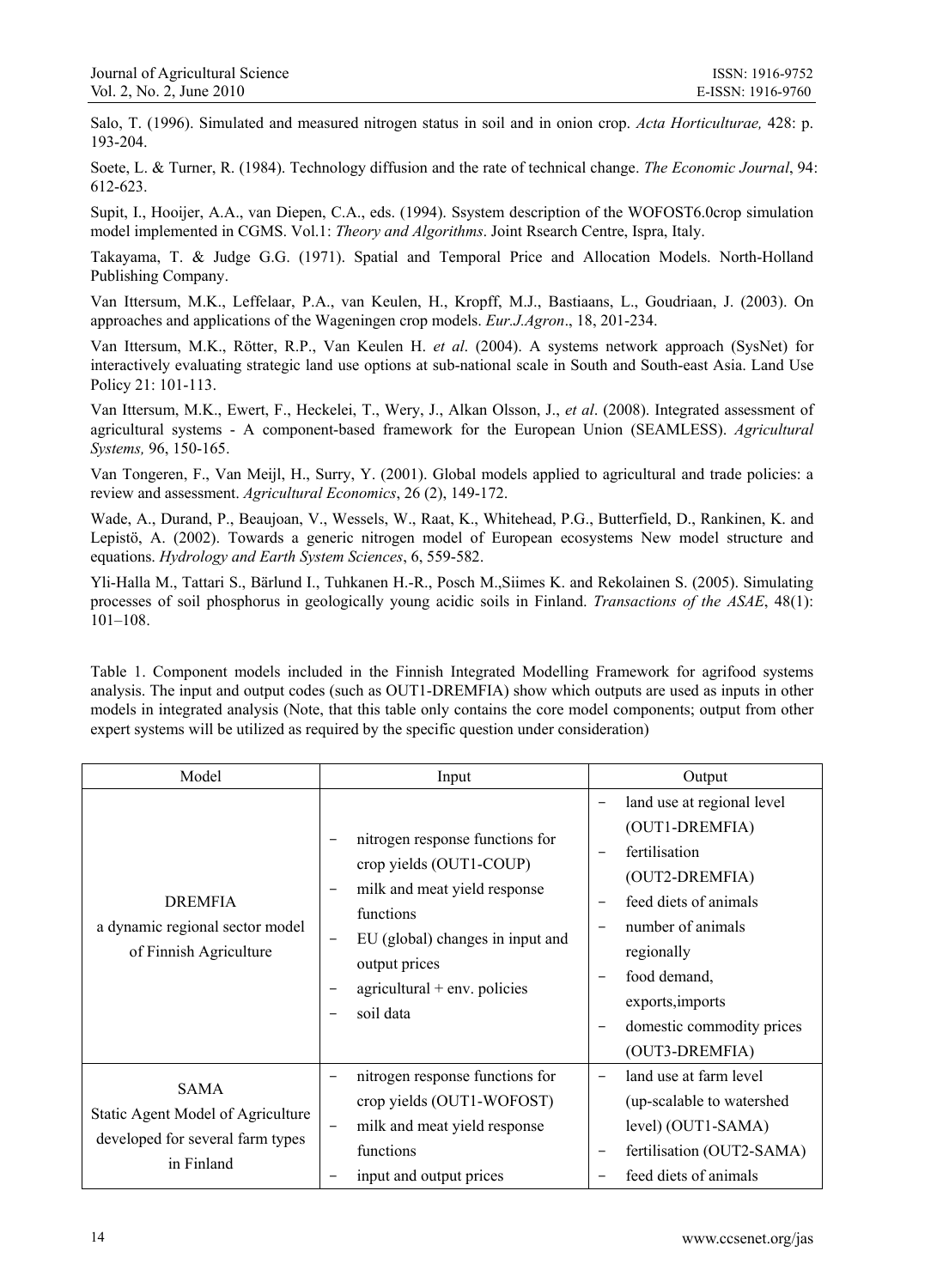|                                         | (OUT3-DREMFIA)                                      | number of animals                                        |
|-----------------------------------------|-----------------------------------------------------|----------------------------------------------------------|
|                                         | $agricultural + env. policies$<br>$\qquad \qquad -$ | yields<br>$\overline{\phantom{0}}$                       |
|                                         | soil and topographical data<br>$\qquad \qquad -$    | tillage (OUT3-SAMA)                                      |
|                                         | average erosion, runoff and                         | farm profit<br>—                                         |
|                                         | nitrogen load for land types                        | erosion and runoff<br>$\overline{\phantom{0}}$           |
|                                         | (OUT1-2-COUP,                                       | nitrogen & phosphorus loads                              |
|                                         | OUT1-2-ICECREAM)                                    | GHG emissions<br>$\qquad \qquad -$                       |
| <b>COUP</b><br>A model for              |                                                     | soil water balances<br>$\overline{\phantom{0}}$          |
|                                         |                                                     | nitrogen cycle including                                 |
|                                         | weather data                                        | losses by leaching and                                   |
|                                         | soil data                                           | denitrification                                          |
|                                         | crop data<br>$\qquad \qquad -$                      | (OUT1-COUP)                                              |
| soil-plant-atmosphere systems           | soil management data                                | carbon cycle and change in<br>$\overline{\phantom{0}}$   |
|                                         |                                                     | soil carbon stocks                                       |
|                                         |                                                     | (OUT2-COUP)                                              |
|                                         |                                                     | potential, water-limited and<br>$\overline{\phantom{0}}$ |
|                                         | weather data                                        | nutrient-limited grain yield                             |
| <b>WOFOST</b>                           | soil data<br>$\overline{\phantom{0}}$               | and biomass production                                   |
| A dynamic crop growth                   | basic crop/cultivar data                            | (OUT1-WOFOST)                                            |
| simulation model                        | agricultural practices                              | field water balance<br>$\overline{\phantom{0}}$          |
|                                         |                                                     | components                                               |
|                                         | weather data                                        |                                                          |
|                                         | land use                                            |                                                          |
| <b>INCA-N</b>                           | (OUT1-2-DREMFIA/OUT1-2-SA                           | daily estimates of discharge,<br>$\qquad \qquad -$       |
| an integrated nitrogen model for        | MA)                                                 | stream water N                                           |
| multiple source assessment in           | soil and topographical data<br>$\qquad \qquad -$    | concentrations and N fluxes                              |
| catchments                              | agricultural practices                              |                                                          |
|                                         | (OUT3-SAMA)                                         |                                                          |
|                                         | weather data                                        |                                                          |
| WSFS-P                                  | land use                                            | hydrological cycle of whole<br>$\qquad \qquad -$         |
| a hydrological rainfall-runoff<br>model | (OUT1-2-DREMFIA/OUT1-2-SA                           | Finland                                                  |
|                                         | MA)                                                 | P transport                                              |
|                                         | weather data<br>$\qquad \qquad -$                   |                                                          |
|                                         | land use                                            | soil water balance<br>$\overline{\phantom{0}}$           |
| <b>ICECREAM</b>                         | (OUT1-2-DREMFIA/OUT1-SAM                            | soil erosion<br>$\qquad \qquad -$                        |
| a field-scale nutrient transport        | $\bf{A}$                                            | (OUT1-ICECREAM)                                          |
| model                                   | soil and topographical data                         | N and P transport                                        |
|                                         | crop data                                           | (OUT2-ICECREAM)                                          |
|                                         | soil management (OUT3-SAMA)                         |                                                          |